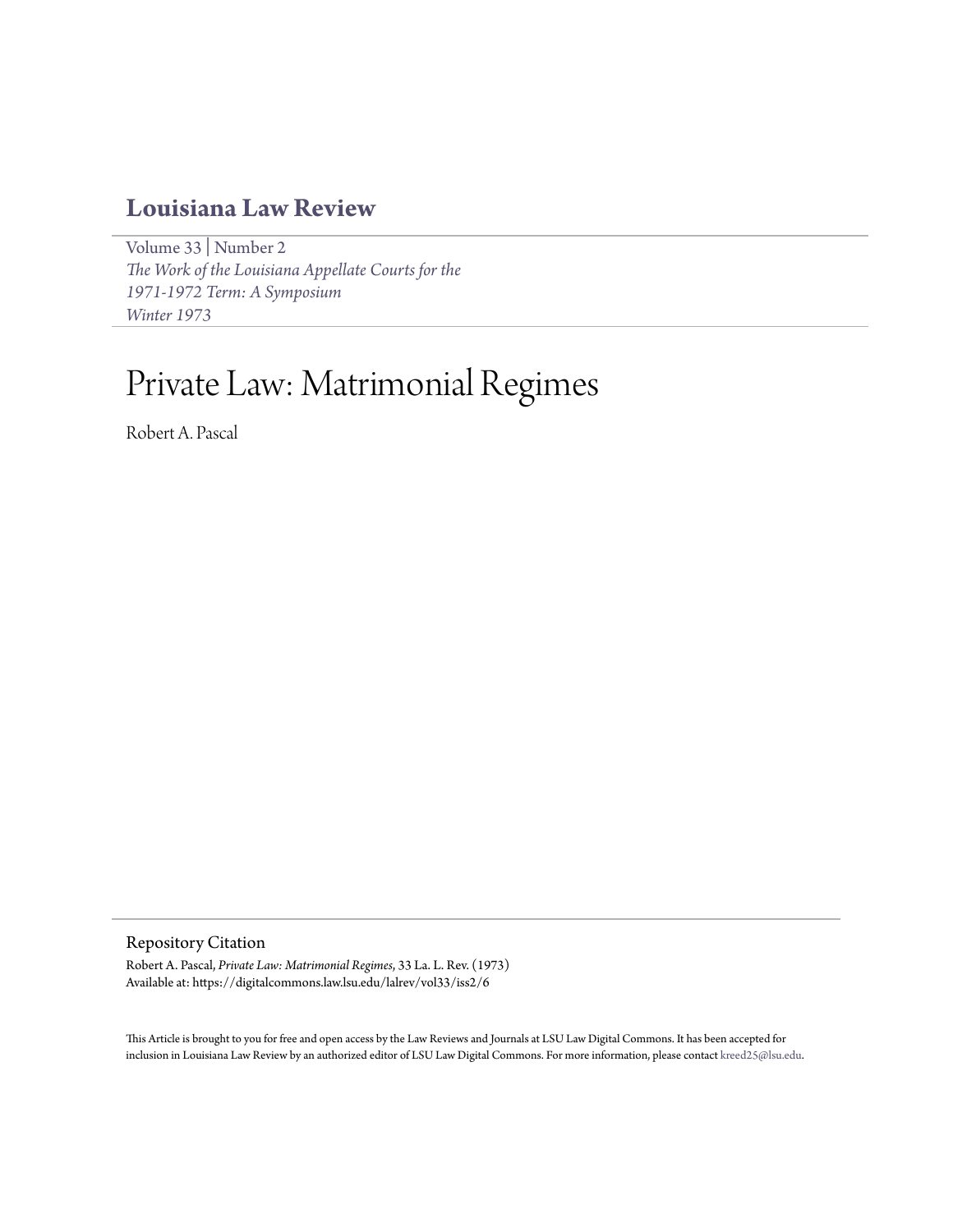*v. Lake Charles* American *Press'\** that a newspaper enjoyed no privilege in publishing its false report that plaintiff failed to appear for arraignment on a Peeping Tom charge. Plaintiff was surety on the bond for the person arraigned, and it was clear error on the part of the newspaper to report as it did. The issue was whether defendant could claim privilege as set forth in *Rosenbloom v. Metromedia, Inc.,31* in which the **U.S.** Supreme Court held that the public figures subject to fair comment absent reckless disregard included private individuals involved in a matter of public interest. Justice Sanders in speaking for the majority on rehearing pointed out that it was the failure to show for arraignment which was the matter of public interest and there was no factual connection or involvement of plaintiff with that failure to appear. If the involvement of a private individual in a matter of public interest could be founded upon a false report of involvement then no erroneous reporting whatever would be beyond the privilege. Accordingly, the liability of the defendant was upheld. It is a laudable decision, furnishing some restraint on the rapid erosion of an already too-small island of privacy enjoyed **by** private citizens.

#### MATRIMONIAL REGIMES

Robert *A. Pascal\**

# **EFFECT OF AMENDMENTS TO LEGISLATION ON** PRE-EXISTING MATRIMONIAL REGIMES

Probably the most important single issue of law raised in any matrimonial regimes decision discussed in this section of the *Symposium* is whether the 1944 amendment to article **2386** of the Civil Code applies to community of gains regimes then already in existence. The Court of Appeal, Second Circuit, dismissed the affirmative contention with the statement: "We do not believe this to be the intent of the amendment. The amendment was intended to affect existing community of ... gains as well as those established after its enactment."<sup>1</sup> The matter deserves more consideration.

**<sup>30.</sup> 265 So.2d 206 (La. 1972).**

**<sup>81.</sup> 403 U.S. 29 (1971).**

**<sup>\*</sup> Professor of Law, Louisiana State University.**

**<sup>1.</sup> McElwee v. McElwee, 255 So.2d 833, 888 (La. App. 2d Cir. 1971).**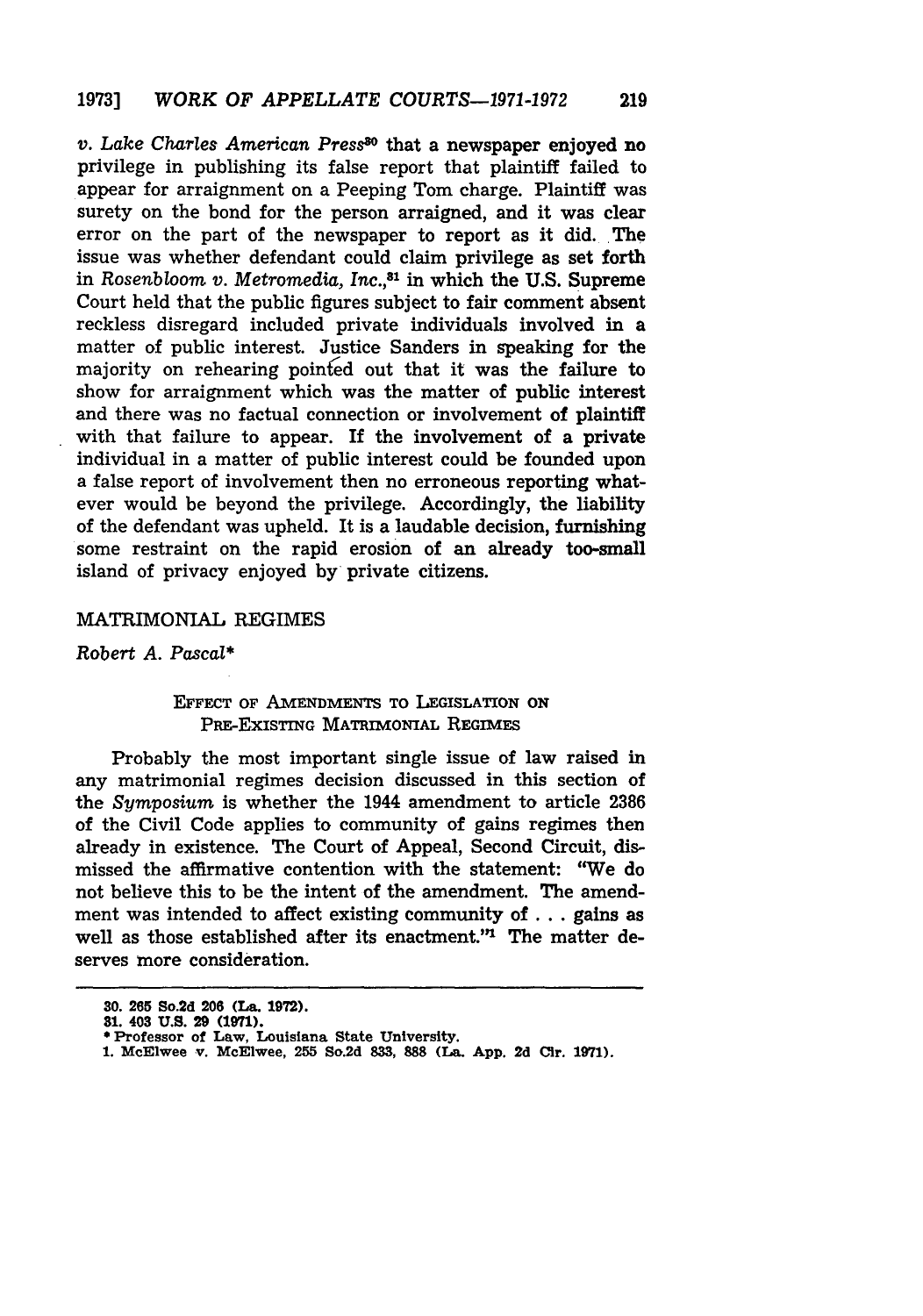220

'Under Louisiana law, *every* matrimonial regime is no more or less than a contract *between the spouses.* The entire subject matter is treated under the title "Of the Marriage Contract, and of the Respective Rights of the Parties in Relation to Their Property."2 Spouses are permited to specify their matrimonial regime before marriage in an express marriage contract.8 Only if the spouses fail to specify the particulars of their matrimonial regime does the "legal"4 regime, the community of gains, come into effect "by operation of law"<sup>5</sup> or "of right."<sup>6</sup> The law's provisions on the "legal" regime, therefore, are *suppletive,* supplying the provisions of the marriage contract which the spouses are presumed to have *entered into tacitly* in view of their presumed knowledge of the effect the law would attach to their failure to enter into an express marriage contract. It must be concluded, therefore, that an amendment to legislation on matrimonial regimes may not operate to alter matrimonial regimes already in existence, whether by express or by tacit marriage contract, without violating the Constitutional injunction against the Impairment of obligations of contracts.

This conclusion is far-reaching, going far beyond the amendment to article 2386 by Act 286 of 1944. Examples may be given. The rights of a wife to require her consent to the husband's alienation of certain assets under amendments to article 2334 of the Civil Code will depend on whether her particular regime was contracted before or after the date of the relevant amendment; and Louisiana matrimonial regimes should not be considered affected by the proposed Equal Rights Amendment if ever adopted, for that proposed amendment does not purport to prohibit contracts between men and women specifying their responsibilities and their interests in things as married persons.

## THE HUSBAND'S LIABILITY FOR OBLIGATIONS CONTRACTED BY THE WIFE

The husband's liability for obligations contracted by the wife is not really a matter of matrimonial regime law, but one of the law of marriage proper, for the marriage regime of the

<sup>2.</sup> **LA. CrV. CODE bk. III, tit. VI.**

**<sup>3.</sup> LA. Civ. CoDn arts. 2325, 2329.**

<sup>4.</sup> **LA. CiV. CODS,** title to Book III, tit. VI, **ch. 3,** § 1.

**<sup>5.</sup> LA. CrV. CODS** art. **2332. 6.: LA. Civ. CODS art. 2399.**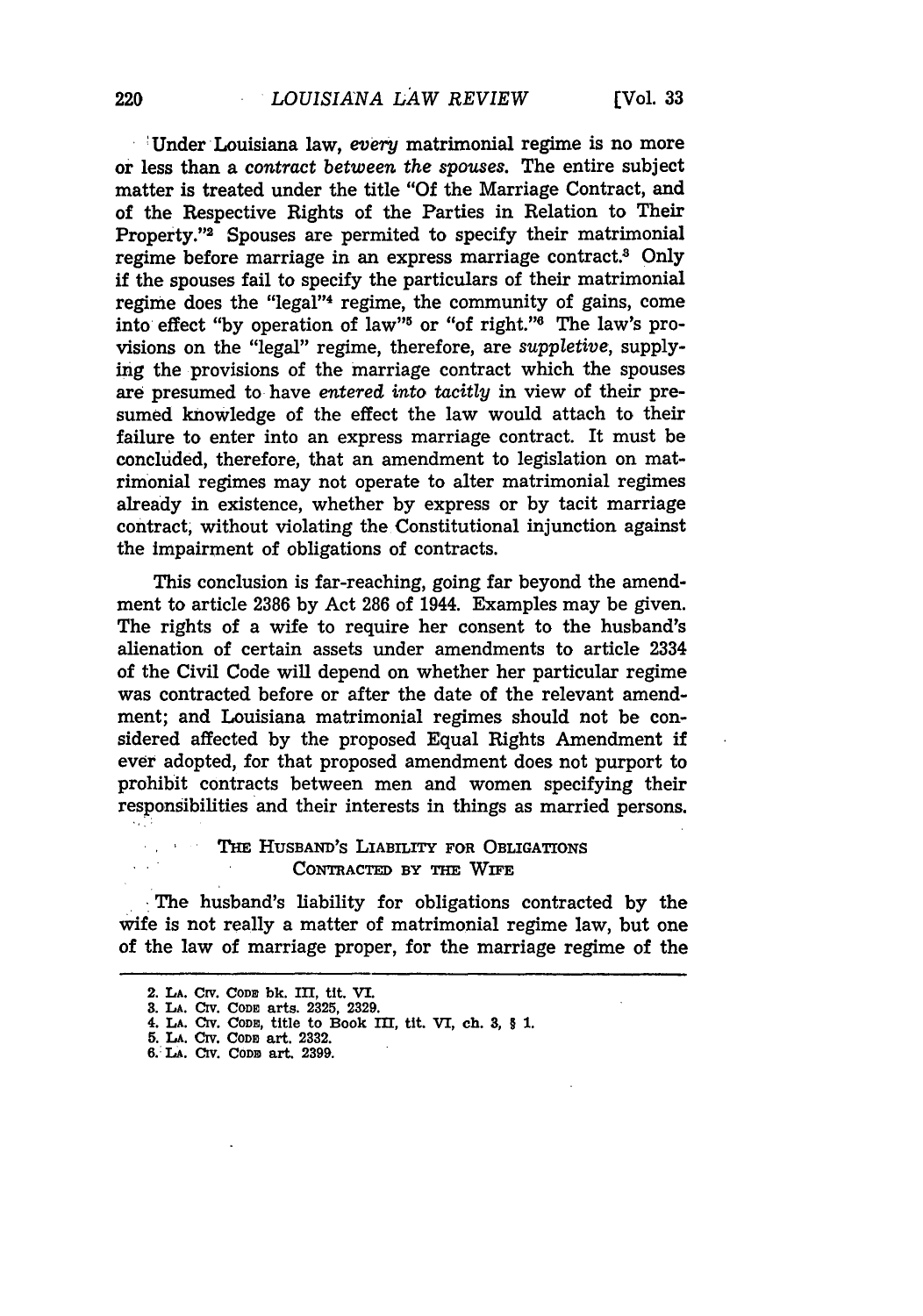spouses has nothing to do with the question. The decisions often introduce confusion on the point, nevertheless, because of their use of expressions—themselves inconsistent with law—speaking of contracts of the wife or husband obligating or not obligating "the community," or of the husband being obligated *because* he is head of the community of gains. It has been explained sufficiently in previous *Symposia* that the community of gains is not an entity, that the community of gains as such can neither be entitled nor obligated, that only husband and wife as persons can be entitled or obligated, that the husband is never obligated because he is the head of the community of gains, that the wife cannot obligate the husband for "necessaries" except as his *negotiorum gester,* and that, so far as third persons are concerned, the matrimonial regime of the spouses is relevant only to determine the assets to be considered part of the one or the other's patrimony out of which executions of his or her obligations can be compelled.7 There is no need to repeat those expositions here. Suffice it to say that the two decisions discussed below contain faulty expressions of the kind mentioned. It would be well for our judges to be more careful in adhering to the structure of the law, for not to do so can only lead to a misunderstanding of the law itself.

The decisions in Royal *Furniture Co. v. Benton8* and *Watson v. Veuleman9* both correctly hold that the husband is not obliged by the mere fact the wife has contracted an obligation in her name. Both can be understood to say-though employing incorrect language of the type mentioned above-that the husband may be obligated by the wife's act as his mandatary. But both are incorrect insofar as they give the impression the husband may become obligated by *ratifying* an act of the wife not contracted originally on his behalf, for no one may ratify an act not contracted on his behalf. Ratification of the act of another is possible only if that act was contracted in the interest of the principal, but without his authority.'0 It is true, of course, that anyone may *assume* the debt of another, and the husband, therefore, may assume the debt of his wife; but the

**<sup>7.</sup>** See **32 LA. L. REv. 219, 223-28 (1972); 30 LA. L. REv. 219,** 221-22 **(1970); and** 28 **LA. L. REV. 327, 330-33 (1968).**

**<sup>8. 260</sup> La. 527, 256 So.2d 614 (1972).**

**<sup>9. 260</sup> So.2d 123 (La. App. 3d Cir. 1972).**

**<sup>10.</sup>** See, e.g., *LA.* **Civ. CoDn art. 2931.**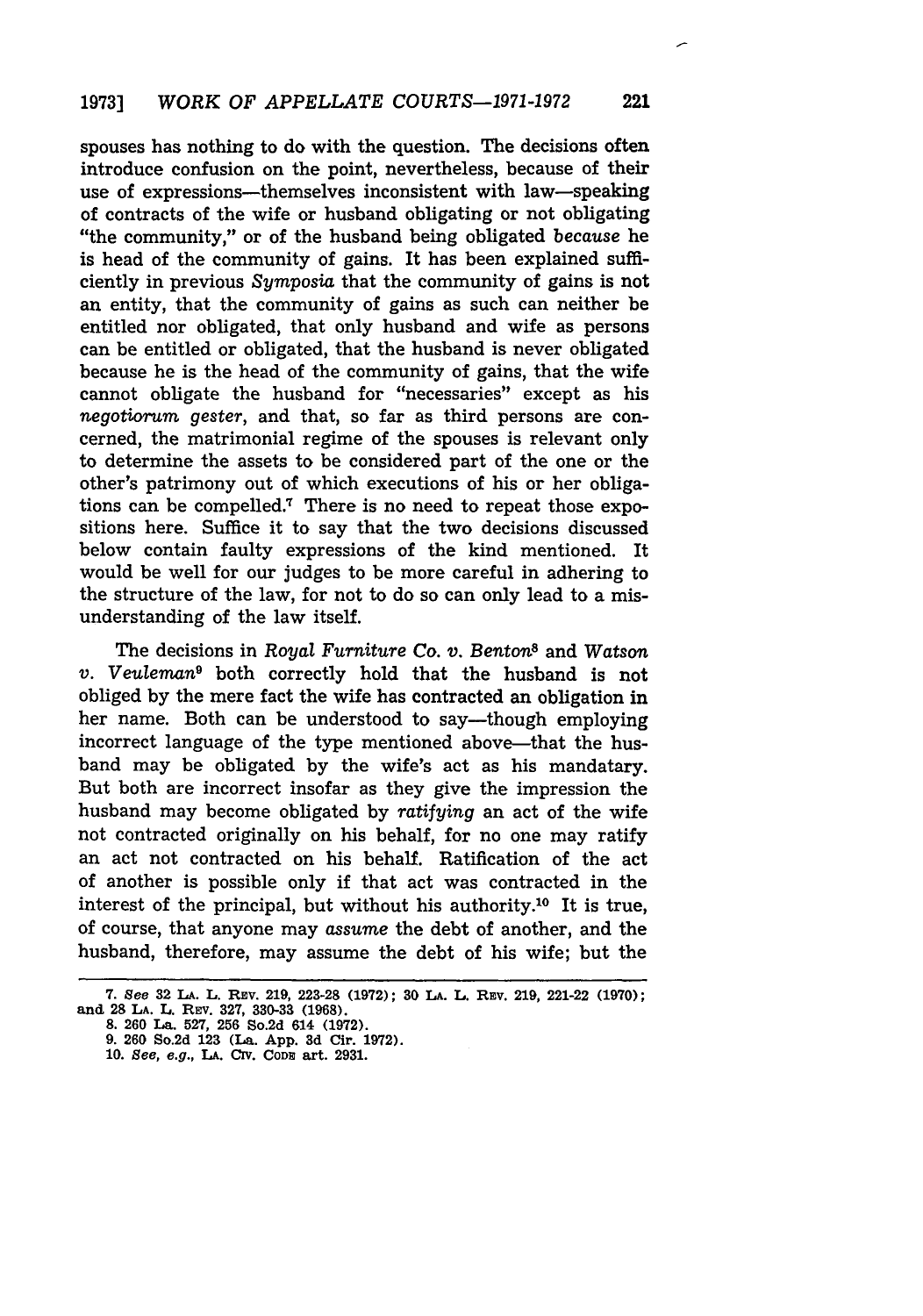assumption of the debt of another may not be proved **by** parol.1 In *Royal Furniture,* the supreme court was content to find an *assumption* of the wife's obligation because **(1)** the plaintiff had alleged the *liability* of the husband through *ratification* by payments made (by whom?) on the wife's obligation, and (2) the trial court had given judgment to the plaintiffs "on their producing due proof" in support of their demand.<sup>12</sup> It seems to the writer that had the record disclosed a writing in which the husband had assumed the wife's debt Justice Barham's opinion would have mentioned it and that resort to a presumption of regularity in favor of the proceedings below ignores the fact that probably there would have been no suit, much less an appeal, had a written assumption of debt been executed by the husband. Watson is to be considered correct in holding the burden of proving that a wife's act was on behalf of her husband rests on the party alleging it. A contrary solution would *in fact* render husbands liable for most acts of their wives. Given the liberty of the wife to obligate herself without the authority or concurrence of her husband, the result would be intolerable and, in the writer's opinion, lack the fairness essential to due process.

#### **PROFIT SHARING AND RETIREMENT PLANs**

In *Laffitte v. Laffitte*,<sup>18</sup> the court of appeal clarified its previous judgment in the same case.14 The language of the first decision had left the impression that the wife was being awarded a one-half interest in the *whole* of a profit-sharing plan contributed to by the husband both before and after marriage and declared entitled to the value thereof immediately on termination of the community of gains even though the husband would not be entitled to any of the fund until retirement. This decision, so understood, was criticized by the writer in the February 1971 Symposium.<sup>15</sup> The clarifying second decision both emphasizes the wife's participation in the retirement plan for that period

<sup>11.</sup> LA. CIV. CODE art. 2278(3).

**<sup>12. 260</sup> La. at 534, 256 So.2d at 617.**

**<sup>13. 253</sup> So.2d 120 (La. App. 2d Cir. 1971).**

**<sup>14. 232</sup> So.2d 92 (La. App. 2d Cir. 1970).**

**<sup>15. 31</sup> LA. L. REv. 252, 253-54 (1971).**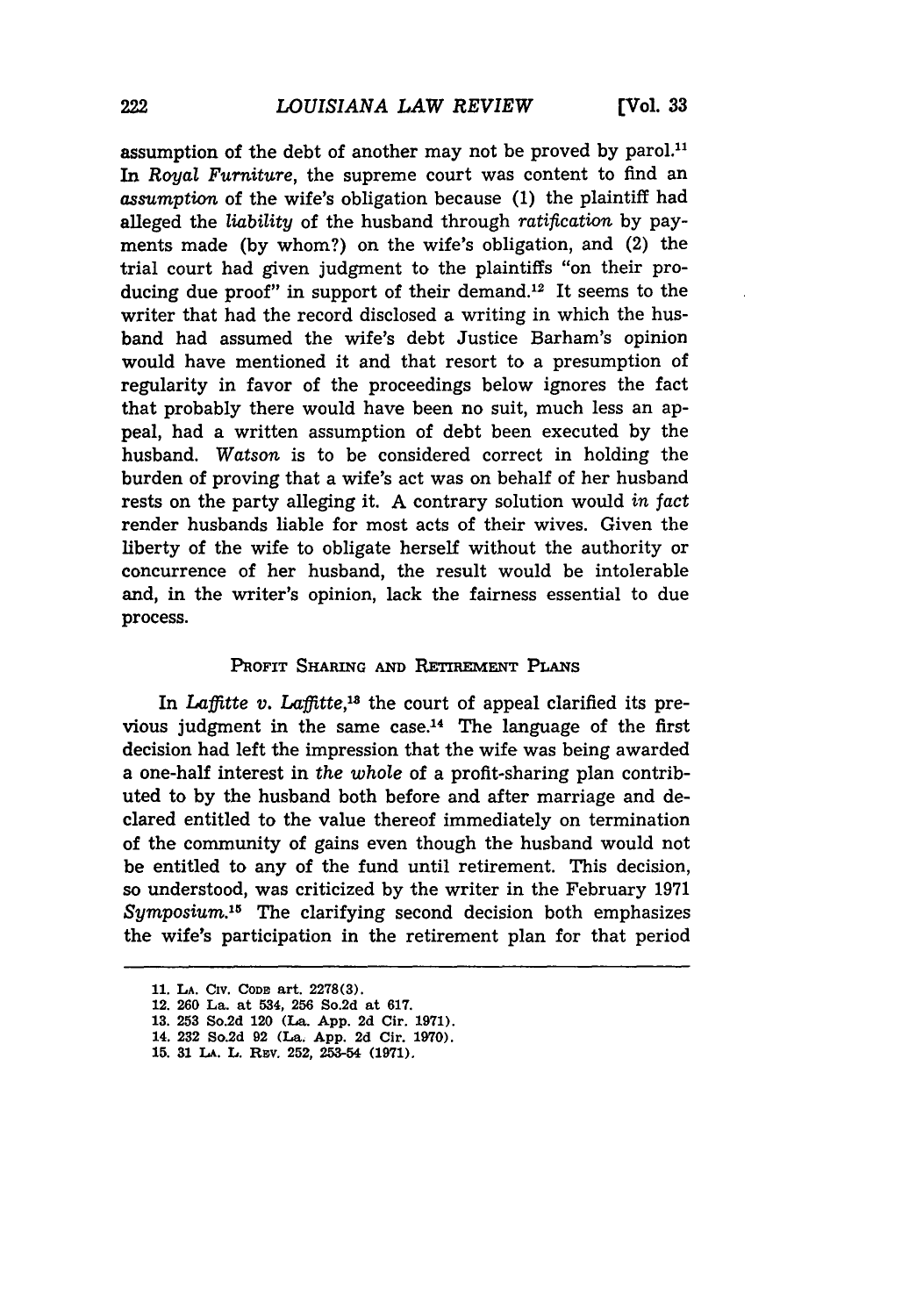only in which there was a community of gains between her and her husband and her entitlement to her interest only on the husband's being able to demand the funds himself without prejudice. A second decision involving retirement plans, decided by the Second Circuit Court of Appeal, rendered between the first and second *Laffitte* decisions, follows the first.<sup>16</sup> The Second Circuit should correct its error as soon as the occasion arises, for otherwise the supreme court will be compelled to issue a writ of review the first time any application is made on the point from any court of appeal, thus adding unnecessarily to its burdens.

A third decision on retirement plans appears to the writer to run contrary to the intent of the special legislation on teachers' retirement benefits. Blalock *v.* Blalock,"' rendered by the Second Circuit Court of Appeal, correctly decided that under special legislation on the subject, teachers' retirement benefits are the teacher's separate assets even though the teacher's contributions issue from earnings considered community funds; but then, following previous decisions on the question, Blalock awarded half the retirement fund to the non-teacher spouse by applying the general rule of article 2408 of the Civil Code. That article does indeed require the spouse whose separate assets have been augmented or improved by the expenditure of common efforts or funds to reimburse the other spouse one-half the added value at the termination of the community of gains; but it is submitted that the teachers' retirement legislation intended to classify the retirement fund as separate property of the teacher without imposing on him or her the obligation specified by the general rule of article 2408. The writer expressed this opinion in a previous *Symposium*<sup>18</sup> and refers the reader to it.

### **OTHER MATTERS**

The decisions considered above by no means exhaust those on matrimonial regimes. They evidence both the increasing

**<sup>16.</sup>** Hamilton v. Hamilton, **258** So.2d **661** (La. **App. 3d** Cir. **1972).**

**<sup>17. 259</sup> So,2d 367** (La. **App. 2d** Cir. **1972).**

**<sup>18. 28</sup> LA.** L. **REv. 327-28 (1968).**